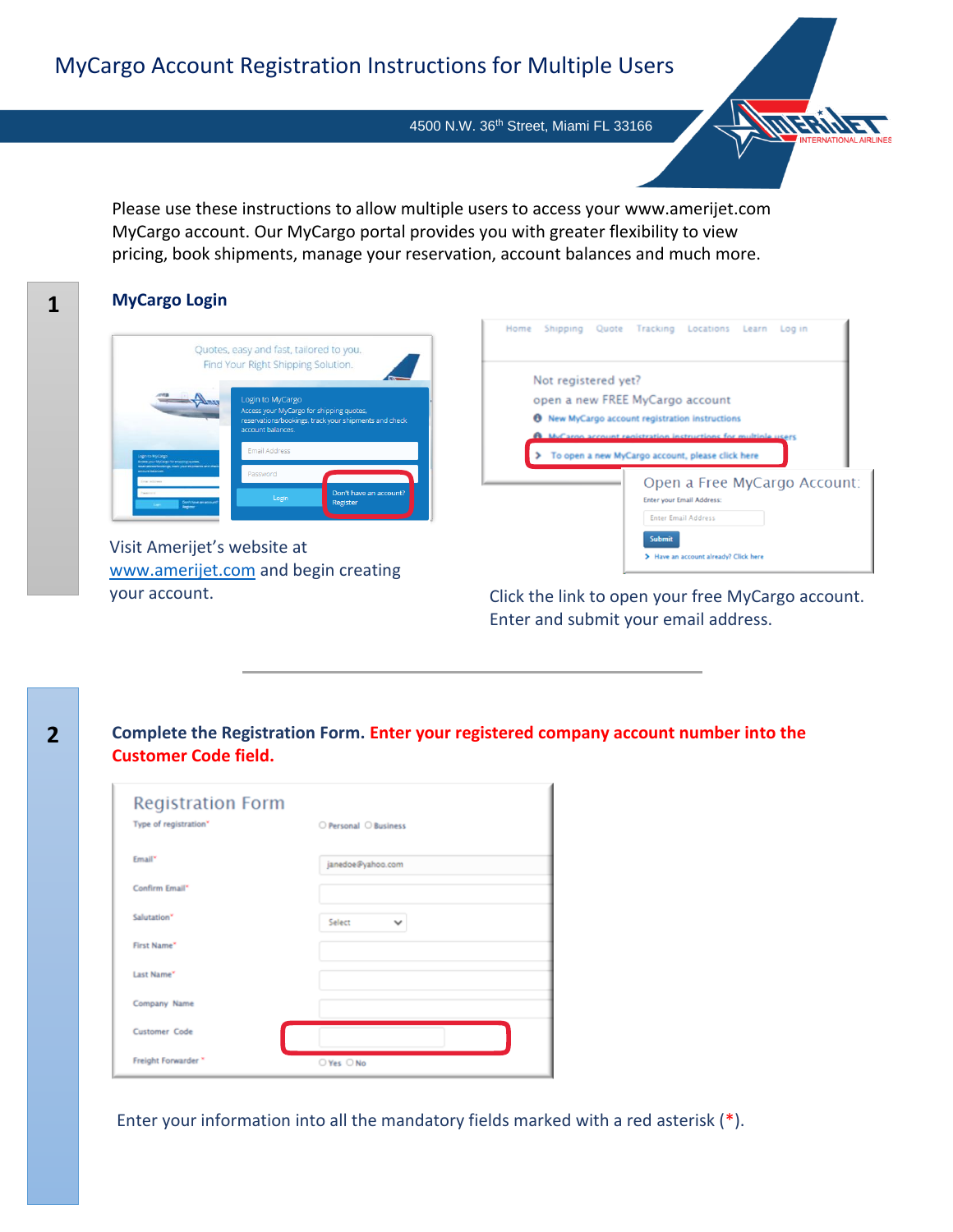4500 N.W. 36th Street, Miami FL 33166



# **3**

#### **Your registration is almost complete.**



Click on the visit your dashboard icon to log in to your MyCargo dashboard.

neriye L paulwallwe@gmail.com Enter password Your account registration is 'Pending'. Please contact your com Log in Forgot password? Click to reset.

Enter your registered email account. The account is pending until approved by your company account administrator.

**Your Account Administrator must log in to the registered MyCargo account to activate or deactivate new and existing users.**

| janedoe0142zz@gmail.com                    | Not registered yet?                             |  |                     |
|--------------------------------------------|-------------------------------------------------|--|---------------------|
| Enter password                             | open a new FREE MyCargo account<br>> Click here |  |                     |
| <b>Telephone Number</b>                    | $xxx-xxx-6123$                                  |  | <b>Request Code</b> |
| Email                                      | janedoe0142zz@gmail.com                         |  | <b>Request Code</b> |
| Verify Code                                | Code                                            |  | Verify Code         |
| Cancel<br>Forgot password? Click to reset. |                                                 |  |                     |